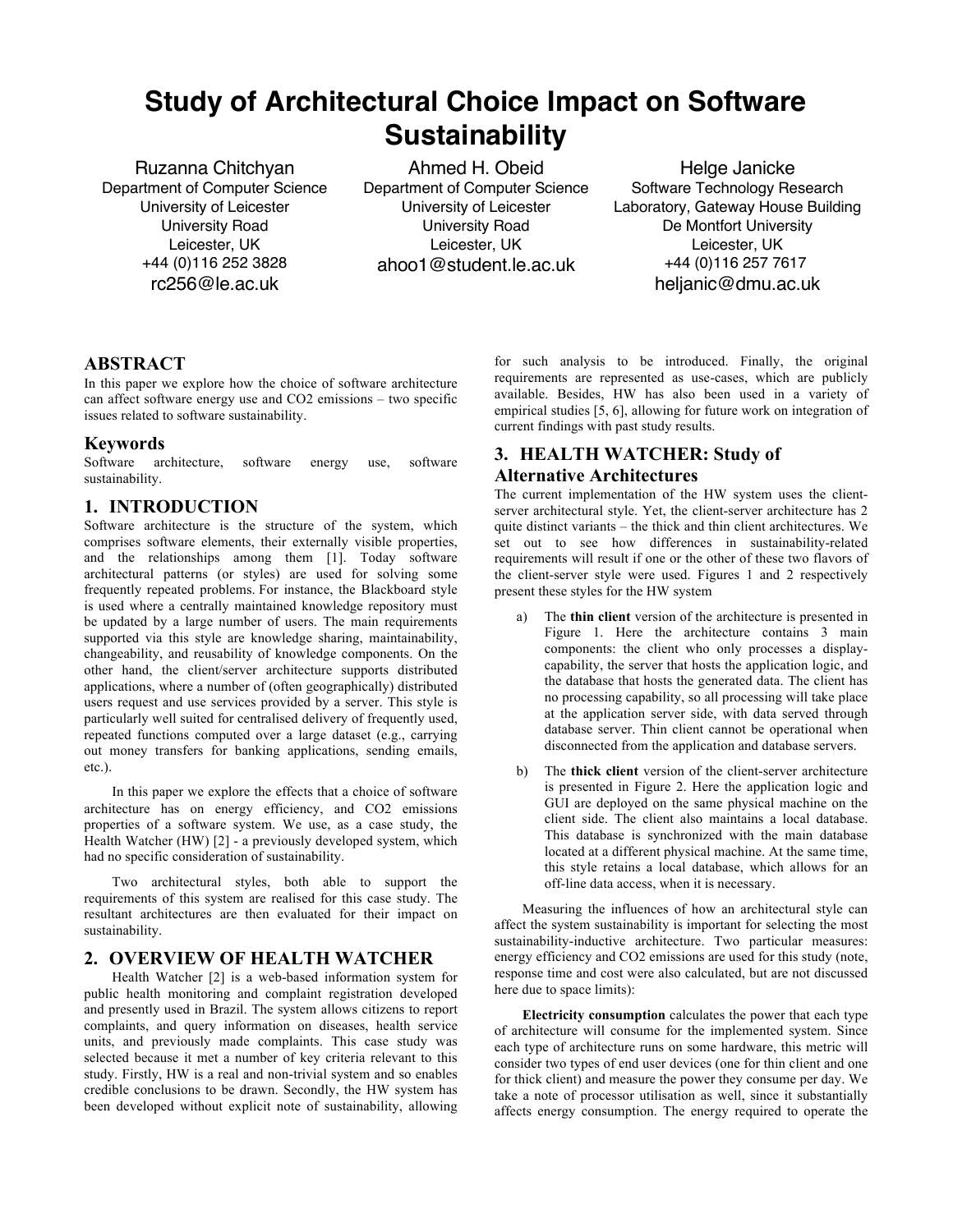system server will also be considered. The result of this per-day calculation, if multiplied by 365, will estimate annual power consumption. Thus:

*Energy consumption = user devices consumption + system servers consumption + cooling system servers (1)*

The **CO2 emissions metric** uses the previously defined energy consumption to estimate the annual CO2 emissions produced via the given architectural solution. The amount of energy consumption is multiplied by 0.65 which represent how much CO2 emissions are produced from one KW of electricity in the UK [8]. Thus:

#### *CO2 emission = total energy consumption \* 0.65 (2)*

In this calculations we use details on hardware power consumption provided by the producers [9] as well as details on the energy utilisation provided by study from Cornell [4]. Hardware and usage parameters for the devices are: (note, here a set of samples is used, but each system should be evaluated with its own relevant data for power consumption etc.):

- thin client Dell Wyse T10 and
- Dell desktop (GX 280 + LCD monitor 17). Wyse  $T10$ (keyboard+ 1 ps/2 mouse+ monitor) whose energy consumption is a round 7.2 Watt [8,9]
- Number of users: 50
- Number of hours worked per day: 9;
- Server power consumption 520w max, 200 w in idle (no load) mode.
- Number of users per hour: 3, each using for 3 min.
- Time between use and standby: 3 min.

The energy use per the thick/thin client-server styles, calculated based on Equations (1) and (2) is shown in Table 1 below. The calculation accounts for processor utilization during the day.

When looking at the total energy consumption by each architectural style with use of 50 client devices (as per Table 1), we observe that the thick client-server variant uses above 3.5 times the energy of the thin one. This is also a trend that is set to grow with increase of the client devices in use. However, we should also expect that due to its strong reliance on server processing, the thin client-server variant will require and additional server resource much sooner if the number of users grows substantially.

Due to our used calculation, the CO2 emissions are directly proportional to the consumed energy, so again, the thin client version will emit 3.5 less CO2 in the given scenario.

### **4. CONCLUSION**

In this paper we set out to study how the choice of an architectural style affects two specific properties of software system's sustainability: it's energy use and CO2 emissions. We then sketched the evaluation using two versions of the client-server architecture.



**Figure 1**: HW case study: thin client version of client-server architecture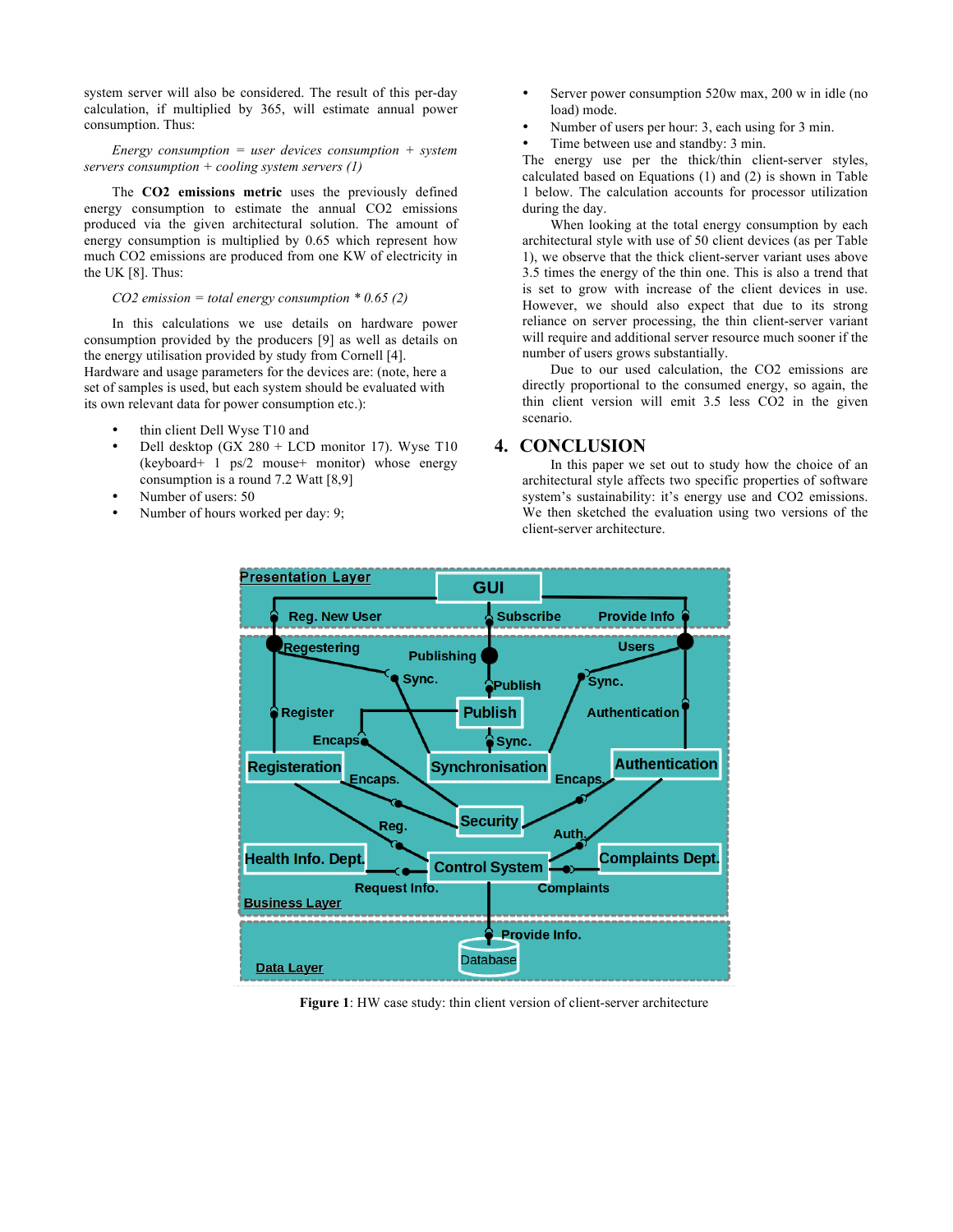

**Figure 2:** HW case study: thick client version of client-server architecture

Our study so far shows that there is a very clear affect that even the hardware configuration used to support a chosen style will have on the system's sustainability.

The next step in this work will be to take a finer-grain look at the architectural influence, e.g., studying it through use case-based evaluation. Moreover, additional evaluation criteria, such as response time, usability, cost should be integrated into the suite of evaluation metrics for a more representative picture for all sides (i.e., including social, economic, and environmental) of sustainability concern.

We are also aware about the need to consider a number of threats to the validity for such a study, including issues of hardware selection, number of users, etc. These concerns will be of focus in more detailed studies.

#### **5. REFERENCES**

- [1] B Bass, L., Clements, P., & Kazman, R. (203). *Software architecture in practice*. Addison-Wesley Professional.
- [2] S. Soares, P. Borba, E. Laureano, Distribution and persistence as aspects, Software: Practice and Experience 36 (7) (2006) 711–759.
- [3] Bresciani, P., Perini, A., Giorgini, P., Giunchiglia, F., & Mylopoulos, J. (204). Tropos: An agent-oriented software development methodology. *Autonomous Agents and Multi-Agent Systems*, *8*(3), 203-236.
- [4] Computer energy usage facts, university of Cornell.ULR: http://computing.fs.cornell.edu/Sustainable/fsit\_facts.cfm Accessed at [12-04-2014].
- [5] P. Greenwood, T. T. Bartolomei, E. Figueiredo, M. Dósea, A. F. Garcia, N. Cacho, C. Sant'Anna, S. Soares, P. Borba, U. Kulesza, and A. Rashid. On the impact of aspectual decompositions on design stability: An empirical study. In *ECOOP,* pages 176–200, 2007.
- [6] Bianchini, R., & Rajamony, R. (2004). Power and energy management for server systems. IEEE Computer, 37(11), 68-74..
- [7] J. Cabot et. al: Integrating sustainability in decision-making processes: A modelling strategy. ICSE Companion 2009: 207-210
- [8] M. Berners-Lee, "How bad are bananas?: the carbon footprint of everything." Greystone Books Ltd., 2011.
- [9] Dell Wyse T class technical report, URL: http://www.wyse.co.uk/sites/default/files/products/spec\_sheets\_2012 -05/Dell-Wyse-T-class-IA.pdf Accessed at [2-06-2014]